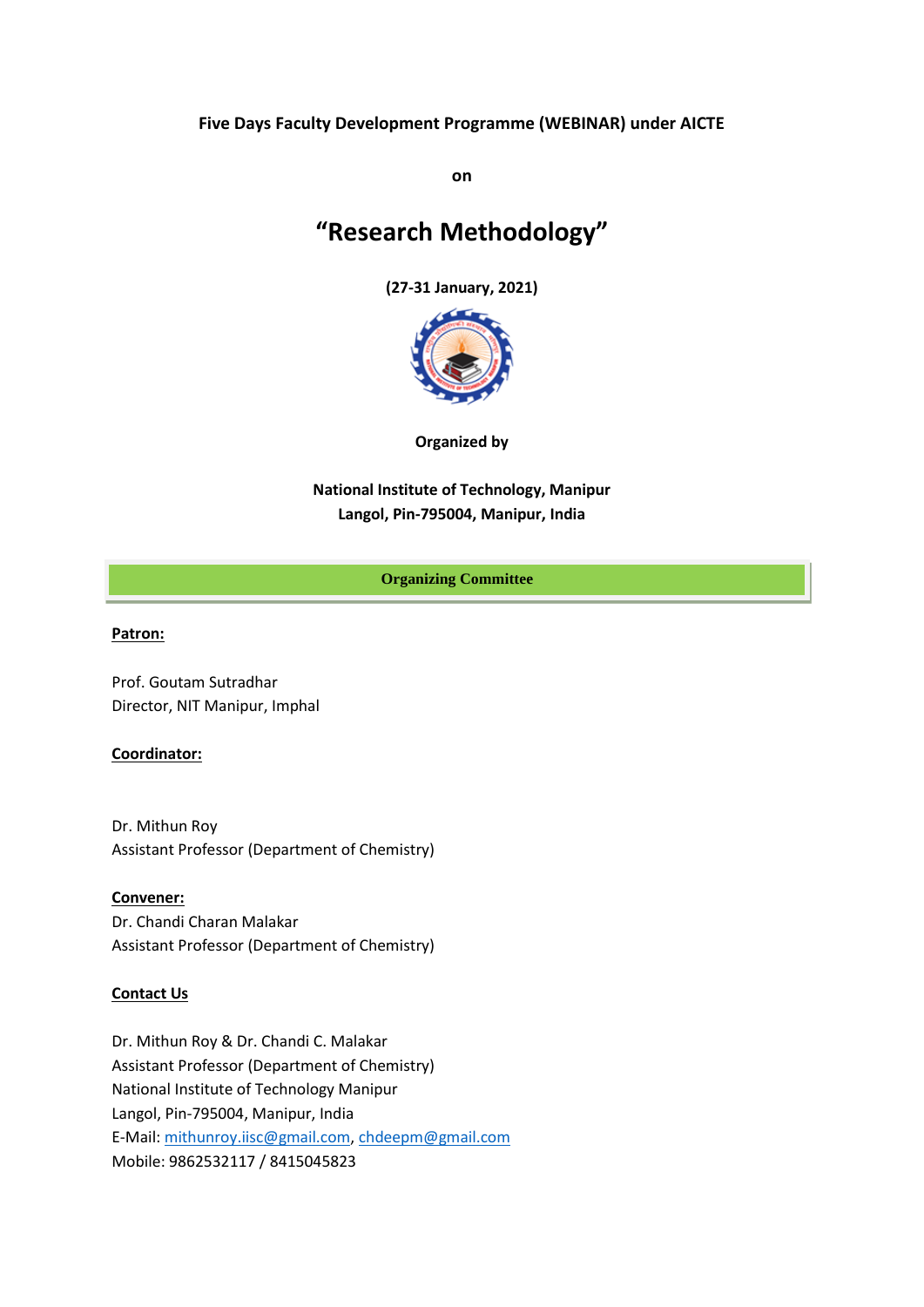#### **About NIT Manipur**

National Institute of Technology Manipur, a centrally funded institution is set up to impart quality technical education at various levels of higher learning. It is one of the ten new NITs established and developed as Institute of National Importance by an act of Parliament. NIT Manipur started its first session with the three branches of Engineering-Electrical & Electronics Engineering, Electronics & Communication Engineering and Computer Science Engineering. The functioning of the institute was started at its temporary Campus at Takyelpat, Imphal under the mentorship of NIT, Agartala. The Institute has acquired 138.2 hectares of land in the lush green areas of Langol, Imphal and started its functioning at its permanent campus since 2014. This Institute now has all five branches of Engineering viz CSE, EEE, ECE, Civil, Mechanical and Basic Sciences and Humanities Department and open courses on B. Tech., M. Tech., M. Sc. and Ph. D.

#### **Objective of the FDP**

The programme aims at bringing the information regarding necessity of the up-to-date information on:

(i) Enhancing the quality of institution for the benefit of its students, teaching and technical staff.

(ii) Improving the knowledge through Skill Development & Improved Communication Tactics for the development of students, faculties, academicians and entrepreneurs.

(iii) Leveraging the quality of pedagogy and taking up concepts like Research & Development, Innovation & Startup, and Research Guidance etc.

## **Theme of the Workshop**

The workshop focuses on following topics:

Researh Methodology, Formulating research problems, statistical hypothesis testing, Writing research proposal for funding, Basic Laboratory protocols, Ethics in publishing, intellectual property rights.

#### **Targeted Audience**

Faculties, Scientists, Engineers and Researchers from Academia, R&D Laboratories from AICTE approved North Eastern Institutions

#### **Registration**

Deadline for registration 25th Jan 2021 Registration Link:

[https://docs.google.com/forms/d/12BQ87\\_tILntjUy21YMQMGW1Xl55crax55C3CieFRzfU/edit](https://docs.google.com/forms/d/12BQ87_tILntjUy21YMQMGW1Xl55crax55C3CieFRzfU/edit)

#### **Teaching Faculties**

(1) Prof. Sivaji Chakravorty (Department of Electrical Engineering, Jadavpur University and Former Director, NIT Calicut)

- (2) Dr. Abhirup Dutta (Center of Astronomy, *IIT Indore*)
- (3) Dr. Amit Kunwar (BARC, Mumbai)
- (4) Dr. Mithun Roy (Department of Chemistry, NIT Manipur)
- (5) Dr. Chandi C. Malakar (Department of Chemistry, NIT Manipur)
- (6) Dr. Subhajit Dutta (Department of Mathmatics, IIT Kanpur)
- (7) Dr. Bibhu Prasad Swain (Department of Physics, NIT Manipur)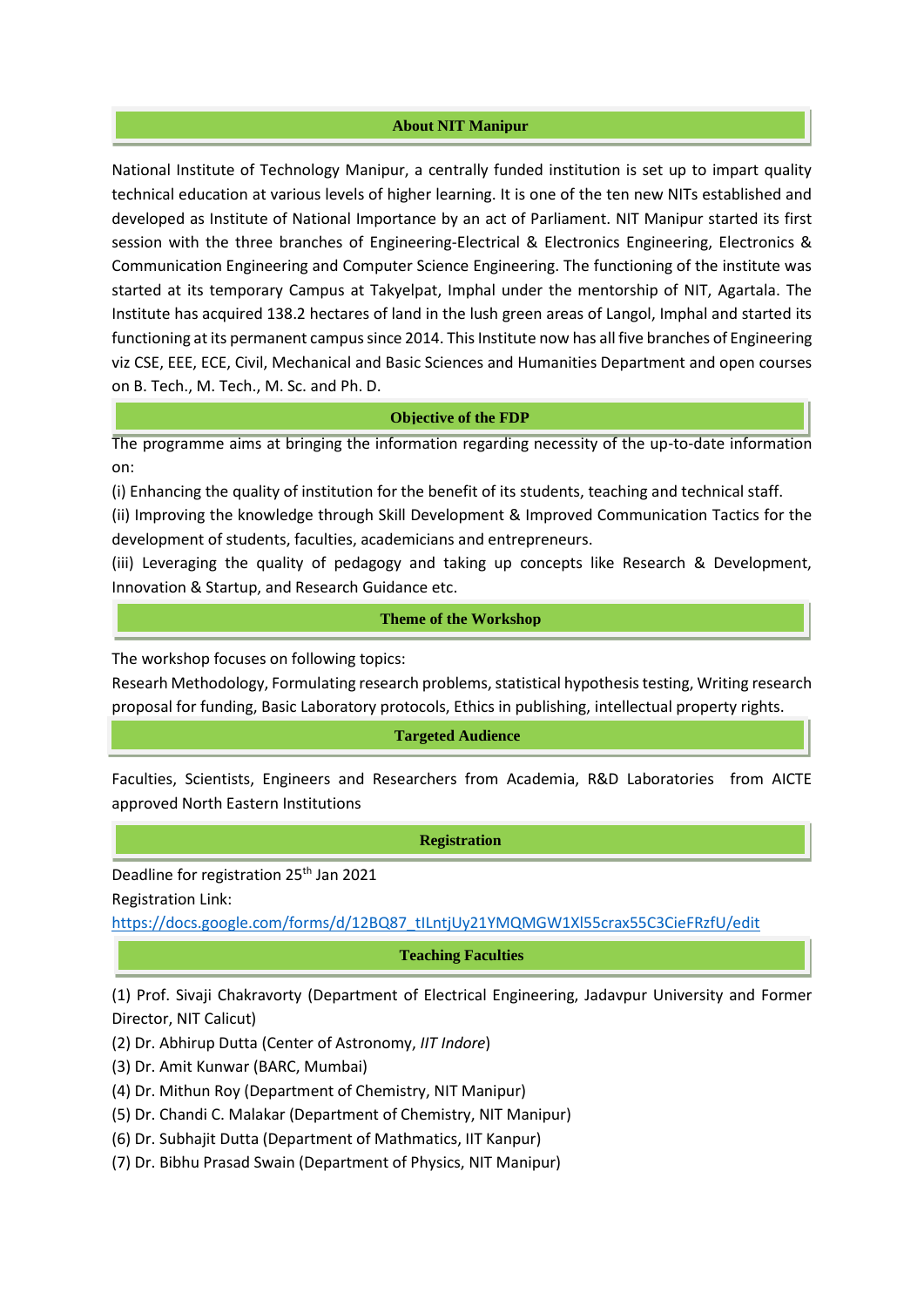## **Brief Biography of teaching faculty**



Dr. Sivaji Chakravorty is a full-time faculty member of Electrical Engineering Department of Jadavpur University from 1985. He was Former Director, National Institute of Technology (NIT) Calicut, the Chairman of IEEE Kolkata Section during 2011-2012, the Chairman of IEEE India Council for 2017-2018 and Associate Editor of IEEE Transactions on Dielectrics and Electrical Insulation during 2014-2018. He worked at the Indian Institute of Science, Bangalore, India, as Indian National Science Academy Visiting Fellow. In 2001, he was the Vice-Chairman of IEEE India Council and also, he was a member of The Court of

Jadavpur University during 2006-2010. He did postdoctoral research at the Technical University Munich, Germany, as Humboldt Research Fellow in 1995-96 and 1999, respectively. In 1998 he served as Development Engineer in the Power Transmission and Distribution Department of Siemens AG in Berlin, Germany. He further worked as Humboldt Research Fellow in ABB Corporate Research at Ladenburg, Germany, in 2002. He was US-NSF guest scientist at the Advanced Research Institute of Virginia Tech, USA, in 2003, AvH Guest Scientist at the Technical University Hamburg-Harburg, Germany, in 2005 and again at the Technical University Munich, Germany in 2007. He has published more than 105 research papers in peer-reviewed international journals including 66 papers in IEEE Transactions and 26 papers in refereed Indian journals. His current fields of interest are high voltage field computation, condition monitoring of transformers, optimization of high voltage systems and lifelong learning techniques.



Dr. Bibhu Prasad Swain is currently working as an Associate Professor & HOD in Department of Physics, NIT Manipur. He was Ex. IIC President and Ex. Dean (Academic Affair) at the National Institute of Technology, Manipur. He did his M.Sc(Physics) and M.Tech.(Materials Science) from NIT Rourkela and Barkatullah University. He perused his Ph.D in the field of Semiconductor Thin Films from Department of Metallurgical Engineering and Materials Science, IIT Bombay. He was awarded JSPS Fellow (Govt. of Japan), Brain Korea 21 Fellow (Materials Research, Seoul National University) and NRF Fellow (University of Cape Town,

South Africa) in his postdoctoral career. Before he joined at NIT Manipur, He was worked as Associate Professor in Centre for Materials Science and Nanotechnology (CMSNT), Sikkim Manipal University for 6 Years. He has published 100 SCI/SCIE/Scopus indexed international journals, 15 book chapters and 2 Book in his credit.



Dr. Chandi C. Malakar completed his Master's Degree in Chemistry at Indian Institute of Technology Kanpur (2006). Then, obtained the Ph.D degree in 2011 from University of Hohenheim Stuttgart, Germany under the guidance of Professor Uwe Beifuss. After successive postdoctoral studies with Prof. K. A. Tehrani at University of Antwerp (2011-2012), Prof. Günter Helmchen at Ruprecht-Karls-Universität Heidelberg (2012-2014), Prof. P. S. Mukherjee at Indian Institute of Science, Bangalore (2015) and industrial experience (2014-2015) as Senior

Principal Scientist at SignalChem LifeSciences Pvt. Ltd., he started his career at National Institute of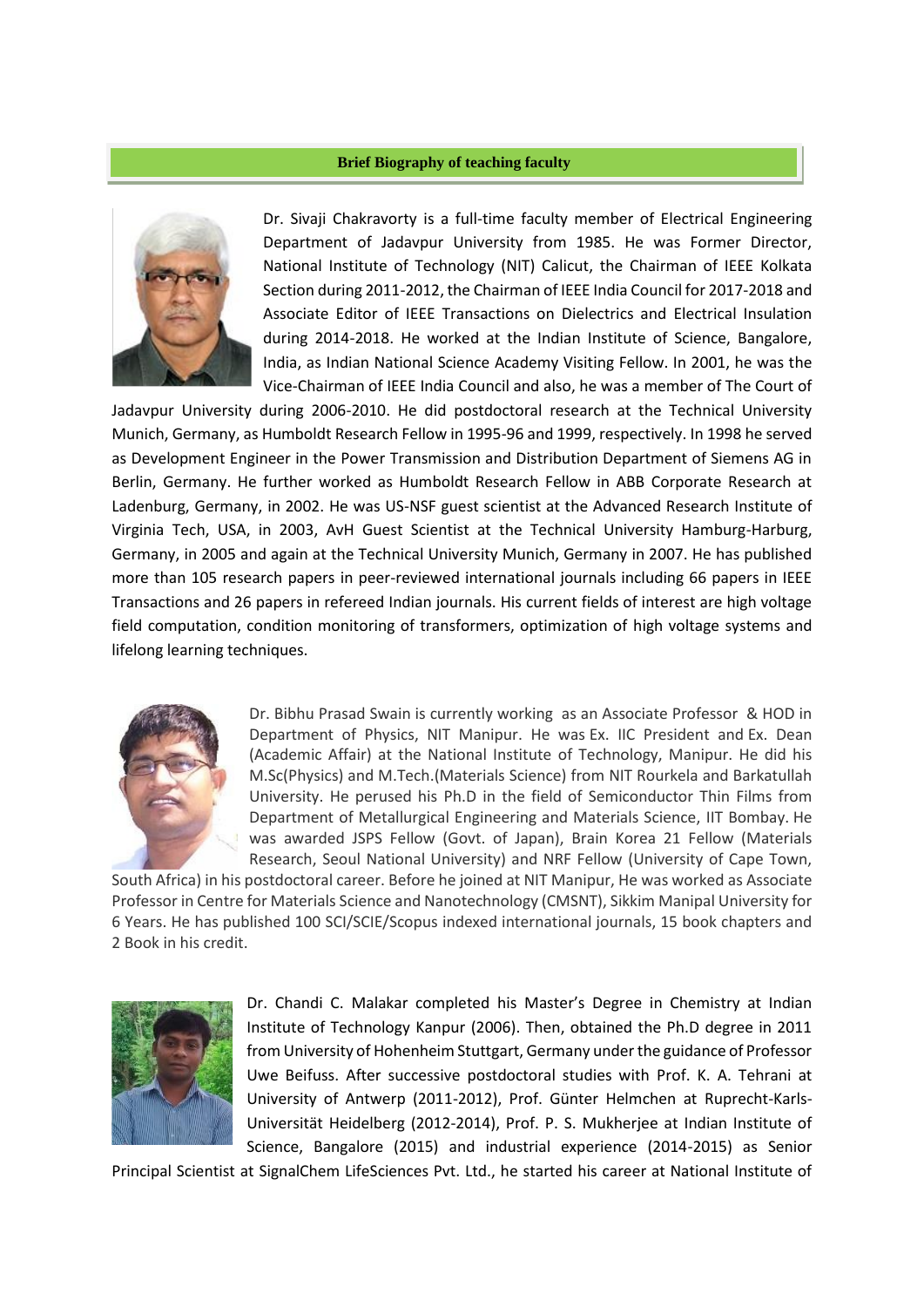Technology Jalandhar as an Assistant Professor in July 2015. Then, Dr. Malakar moved to National Institute of Technology Manipur in October 2015 and currently working as Assistant Professor. Dr. Malakar received several awards such as BOF Post doctoral fellowship from Belgium, SERB Early career research fellowship & core research grant fellowship, fellowship from GIAN MHRD as course coordinator, etc. He has published more than 55 research articles in peer-reviewed international journals. His current research interests are C-H activation, Enantioselective synthesis, transition-metal catalysis, organocatalysis, domino reactions, and multi-component reaction



Dr. Subhajit Duttaobtained his Ph.D from ISI Kolkata. Then he completed the postdoctoral research at KAUST) with Prof. Marc G. Genton. Currntly he is working at IIT Kanpur. His research work relies on Discriminant Analysis Inference based on Data Depth Characterization of Multivariate Distributions Classification of Sequence Data.



Dr. Abhirup Datta obtained his Ph.D from New Mexico Tech/NRAO, USA. Then he has completed the postdoctoral tenure at NASA & University of Colorado, USA. Currently, he is working at IIT Indore. His research interests are, study of early universe through HI 21cm emission (Epoch Of Reionization), Studying Cosmic Dawn and Dark Ages through the global HI 21cm signal, HI 21cm absorption at high redshifts, Radio and X-ray Observations of Galaxy Clusters, Aperture synthesis

calibration and imaging techniques, Ionospheric effects on low frequency radio interferometric calibration and imaging, Ionospheric effect on ground-based total power experiments & radio interferometers at low radio-frequencies, Space Weather, Sustainable Research and Big Data.



Dr. Amit Kunwar is a scientist of Bhabha Atomic Research Centre, Mumbai, India. He received his Bachelor of Science in Agriculture from Banaras Hindu University and Master of Science in Biotechnology from Centre for Plant Molecular Biology, Tamil Nadu Agriculture University, India. Later he joined National Center for Cell Science, Pune, India as junior research fellow (CSIR) under the guidance of Dr (Mrs). S. Bapat. After working for a year in field of cancer biology, Dr. Amit Kunwar joined B.A.R.C. training school and after successful completion of one-year orientation

course, he was absorbed as Scientific Officer in Radiation & Photochemistry Division. In 2009, he earned his Ph. D degree from Homi Bhabha National Institute, Mumbai under the guidance of Dr. K.I. Priyadarsini. During the last five years, he has carried out excellent research work on mechanistic aspects of antioxidants, oxidative stress, radioprotection using in vitro and in vivo models, in vitro cellular uptake and imaging studies. During this short period of his research carrier, he has more than 25 research publications in reputed international journals. His work has been well appreciated and cited by peers of the above field. Dr. Kunwar has presented his work in several national and international conferences and has won awards. In recognition to his work , He was conferred "Young Investigator Award" from the society of Free Radical Research, India in 2007 and "Lester Pecker Young Investigator Award" in 2010 from the Oxygen Club of California, USA and "Young Scientist Award" from Department of Atomic Energy, India in 2011. He is also serving the "Journal of Medical and Allied Sciences" as an associate editor.